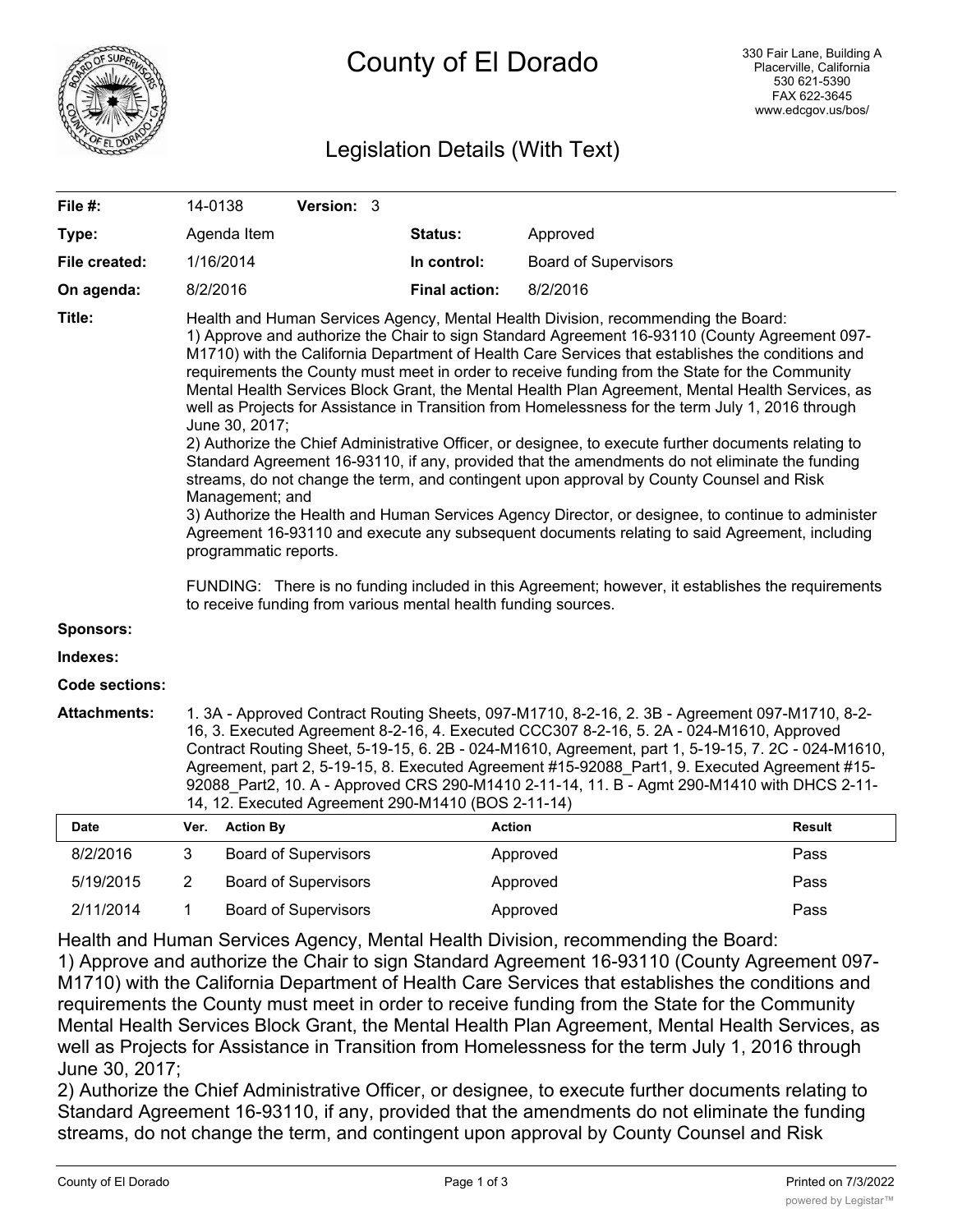#### Management; and

3) Authorize the Health and Human Services Agency Director, or designee, to continue to administer Agreement 16-93110 and execute any subsequent documents relating to said Agreement, including programmatic reports.

**FUNDING:** There is no funding included in this Agreement; however, it establishes the requirements to receive funding from various mental health funding sources.

## **DEPARTMENT RECOMMENDATION:**

Health and Human Services Agency (HHSA) recommends approval of Agreement 16-93110 (County Agreement 097-M1710) with the California Department of Health Care Services (DHCS) as it ensures County eligibility for funding under the Mental Health Services Act (MHSA), Projects for Assistance in Transition from Homelessness grant (PATH) and Community Mental Health Services Block Grant (MHBG). Failure to execute this Agreement jeopardizes the County's eligibility for approximately \$6,486,545 in funding under the aforementioned funding streams.

## **DISCUSSION / BACKGROUND:**

The Health and Human Services Agency, Mental Health Division has received funding from the State for mental health services via a variety of grants and allocations for many years and is authorized to act as the Mental Health Plan for the residents of the County via contract with the State Department of Health Care Services (DHCS).

The DHCS administers the MHSA, PATH, and MHBG grants, as well as community mental health services paid for with realignment funds and Medi-Cal fee-for-service reimbursement. The County is authorized to act as the Mental Health Plan (MHP) via an Agreement with DHCS, and is responsible for the mental health services provided to eligible residents of El Dorado County. This Agreement establishes the terms, conditions, and requirements that the County must meet in order to receive funding for providing and/or contracting with sub-contractors for the aforementioned services. Additionally, except for the Mental Health Realignment dollars and the Medi-Cal fee-for-service reimbursement, each of these revenue streams is a separate Agreement through DHCS.

## **ALTERNATIVES:**

This agreement makes the County eligible to receive the Community Mental Health Services Block Grant, Mental Health Plan Agreement, Mental Health Services, as well as Projects for Assistance in Transition from Homelessness. If this agenda item is approved, agreements or agreements under delegated authority to the HHSA Director for these programs will come to the Board at a later time (agreements under delegated authority to the HHSA Director are reported to the Board once a year). In the event this Agreement is not approved by the Board, there is no revenue available to replace the approximately \$6,486,545 in funding that would be at risk. Mandated programs and associated staff will be unfunded and the County will be unable to provide mental health services to residents of the County.

## **OTHER DEPARTMENT / AGENCY INVOLVEMENT:**

Concurrence by County Counsel, Risk Management, and Information Technologies.

## **CAO RECOMMENDATION:**

It is recommended that the Board approve this item.

#### **FINANCIAL IMPACT:**

There is no remuneration associated with this Agenda Item. However, it provides access to annual